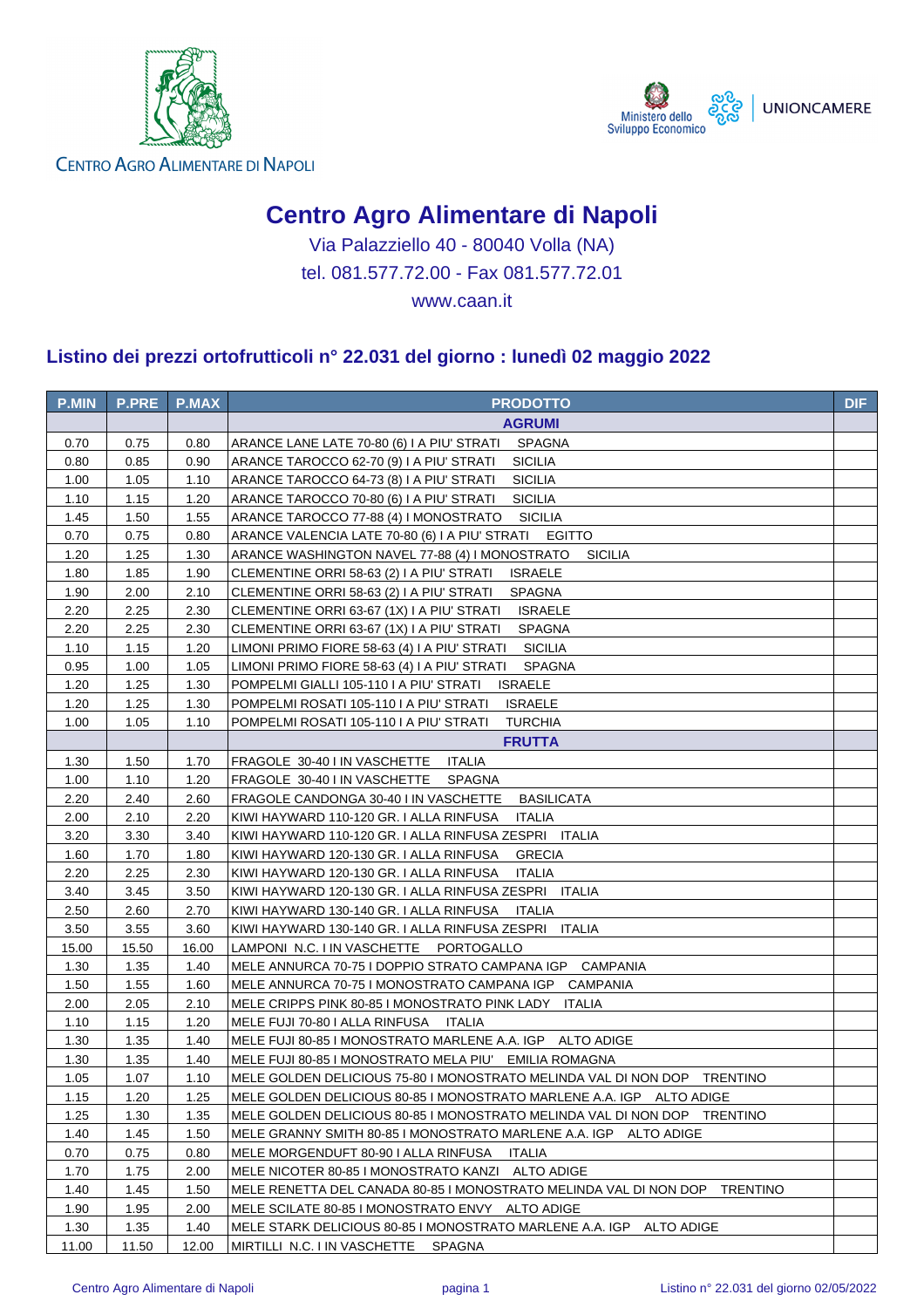| <b>P.MIN</b> | <b>P.PRE</b> | P.MAX | <b>PRODOTTO</b>                                                            | <b>DIF</b> |
|--------------|--------------|-------|----------------------------------------------------------------------------|------------|
| 20.00        | 21.00        | 22.00 | MORE DI ROVO N.C. I IN VASCHETTE<br>MESSICO                                |            |
| 3.00         | 3.20         | 3.40  | NESPOLE GIAPPONESI G I ALLA RINFUSA RUCHEY SPAGNA                          |            |
| 1.80         | 1.85         | 1.90  | NESPOLE GIAPPONESI GG I ALLA RINFUSA SPAGNA                                |            |
| 4.00         | 4.20         | 4.40  | NESPOLE GIAPPONESI GG I DOPPIO STRATO RUCHEY SPAGNA                        |            |
| 5.30         | 5.50         | 5.70  | NESPOLE GIAPPONESI GGG I MONOSTRATO RUCHEY SPAGNA                          |            |
| 3.00         | 3.10         | 3.20  | NETTARINE P. GIALLA 56-61 (C) I MONOSTRATO<br>MAROCCO                      |            |
| 4.00         | 4.10         | 4.20  | NETTARINE P. GIALLA 61-67 (B) I MONOSTRATO<br>MAROCCO                      |            |
| 2.70         | 2.75         | 2.80  | PERE ABATE FETEL 70-75 I A PIU' STRATI 40 PZ. 10 KG CILE                   |            |
| 1.50         | 1.60         | 1.70  | PERE CONFERENCE 70-80   ALLA RINFUSA OLANDA                                |            |
| 2.60         | 2.65         | 2.70  | PERE COSCIA 60-65 I A PIU' STRATI 45 PZ. 10 KG CILE                        |            |
| 1.90         | 1.95         | 2.00  | PERE MAX RED BARTLETT 75-80 I A PIU' STRATI 40 PZ. 10 KG ARGENTINA         |            |
| 1.50         | 1.55         | 1.60  | PERE WILLIAM 65-70 I A PIU' STRATI 100-110 PZ 18 KG ARGENTINA              |            |
| 1.90         | 1.95         | 2.00  | PERE WILLIAM 75-80 I A PIU' STRATI 40 PZ. 10 KG ARGENTINA                  |            |
| 2.00         | 2.20         | 2.40  | PESCHE P. GIALLA 56-61 (C) I MONOSTRATO MAROCCO                            |            |
| 3.00         | 3.20         | 3.40  | PESCHE P. GIALLA 61-67 (B) I MONOSTRATO<br><b>MAROCCO</b>                  |            |
| 24.00        | 24.50        | 25.00 | RIBES ROSSO N.C. I IN VASCHETTE CILE                                       |            |
| 4.00         | 4.10         | 4.20  | UVA DA TAVOLA BIANCA SULTANA (THOMPSON) N.C. I MONOSTRATO CILE             |            |
|              |              |       | UVA DA TAVOLA NERA DAN BEN HANNA N.C. I MONOSTRATO SUD AFRICA              |            |
| 2.40         | 2.45         | 2.50  | UVA DA TAVOLA ROSATA RED GLOBE N.C. I MONOSTRATO 4,5 KG PERU'              |            |
| 2.20         | 2.25         | 2.30  | UVA DA TAVOLA ROSATA RED GLOBE N.C. I MONOSTRATO 8,2 KG PERU'              |            |
|              |              |       | <b>ORTAGGI</b>                                                             |            |
|              |              |       | AGLI BIANCHI N.C. I IN TRECCE<br><b>FRANCIA</b>                            |            |
| 4.80         | 4.90         | 5.00  | AGLI BIANCHI N.C. I IN TRECCE ITALIA                                       |            |
| 3.00         | 3.10         | 3.20  | AGLI BIANCHI N.C. I ALLA RINFUSA<br>SPAGNA                                 |            |
| 3.80         | 3.85         | 3.90  | AGLI BIANCHI N.C. I TRE PEZZI<br>SPAGNA                                    |            |
| 2.10         | 2.20         | 2.30  | <b>EGITTO</b><br>AGLI FRESCHI N.C. I ALLA RINFUSA                          |            |
|              |              |       | AGLI ROSA 60-80 I MONOSTRATO FRANCIA                                       |            |
| 5.00         | 5.10         | 5.20  | ASPARAGI BIANCHI 16-20 I IN MAZZI VENETO                                   |            |
| 2.50         | 2.60         | 2.70  | ASPARAGI SELVATICI ASPARAGINA I IN MAZZI<br>ITALIA                         |            |
| 2.00         | 2.10         | 2.20  | ASPARAGI VERDI 12-16 I IN MAZZI CAMPANIA                                   |            |
| 2.40         | 2.50         | 2.60  | ASPARAGI VERDI 12-16 I IN MAZZI<br>ITALIA                                  |            |
| 3.00         | 3.10         | 3.20  | ASPARAGI VERDI 16-20 I IN MAZZI ITALIA                                     |            |
| 1.50         | 1.60         | 1.70  | ASPARAGI VERDI ASPARAGINA I IN MAZZI ITALIA                                |            |
| 0.60         | 0.65         | 0.70  | BASILICO N.C. I IN MAZZI MAZZO ITALIA                                      |            |
| 0.50         | 0.60         | 0.70  | BIETOLE DA COSTA N.C. I A PIU' STRATI ITALIA                               |            |
| 1.00         | 1.05         | 1.10  | BIETOLE DA FOGLIA (ERBETTE) N.C. I IN MAZZI A PIU' STRATI<br><b>ITALIA</b> |            |
| 0.30         | 0.35         | 0.40  | CARCIOFI CON SPINE 7.5-9 CM I A PIU' STRATI CAD. SARDEGNA                  |            |
| 0.60         | 0.65         | 0.70  | CARCIOFI ROMANESCO 9-11 CM I A PIU' STRATI CAD. ITALIA                     |            |
| 0.35         | 0.40         | 0.45  | CARCIOFI ROMANESCO VIOLA 9-11 CM I MONOSTRATO CAD. ITALIA                  |            |
| 2.00         | 2.30         | 2.60  | CARCIOFINI MEDI I ALLA RINFUSA ITALIA                                      |            |
| 1.30         | 1.35         | 1.40  | CARDI N.C. I A PIU' STRATI IMBIANCATI ITALIA                               |            |
| 0.70         | 0.75         | 0.80  | CAROTE N.C. I ALLA RINFUSA ITALIA                                          |            |
| 1.20         | 1.25         | 1.30  | CAROTE N.C. I IN MAZZI ITALIA                                              |            |
| 0.80         | 0.85         | 0.90  | CAROTE N.C. I VASSOI FILMATI ITALIA                                        |            |
| 1.05         | 1.10         | 1.15  | CAVOLFIORE BIANCO 8 PZ. (40X60) I MONOSTRATO<br><b>ITALIA</b>              |            |
| 1.20         | 1.25         | 1.30  | CAVOLFIORE ROMANESCO 6 PZ. (40X60) I MONOSTRATO<br><b>ITALIA</b>           |            |
| 1.60         | 1.65         | 1.70  | CAVOLI BROCCOLI N.C. I MONOSTRATO<br>PUGLIA                                |            |
| 0.60         | 0.65         | 0.70  | CAVOLI CAPPUCCI BIANCHI 6 PZ. (30X50) I MONOSTRATO<br>ITALIA               |            |
| 1.00         | 1.10         | 1.20  | CAVOLI NERI MEDI I IN MAZZI ITALIA                                         |            |
| 0.50         | 0.55         | 0.60  | CAVOLI VERZA 6 PZ. (30X50) I MONOSTRATO<br>ITALIA                          |            |
| 1.50         | 1.60         | 1.70  | CETRIOLI 14-21 CM. I A PIU' STRATI ITALIA                                  |            |
| 1.20         | 1.25         | 1.30  | CICORIA CATALOGNA A PUNTARELLE N.C. I A PIU' STRATI<br>ITALIA              |            |
| 0.60         | 0.65         | 0.70  | CICORIA CATALOGNA N.C. I A PIU' STRATI ITALIA                              |            |
| 0.80         | 0.85         | 0.90  | CIME DI RAPA N.C. I IN MAZZI A PIU' STRATI ITALIA                          |            |
| 0.80         | 0.85         | 0.90  | CIPOLLE PIATTE BIANCHE 30-50 I MONOSTRATO FRESCHE ITALIA                   |            |
|              |              |       | CIPOLLE ROSSE DI TROPEA N.C. I IN MAZZI DI TROPEA IGP FRESCHE CALABRIA     |            |
| 0.70         | 0.75         | 0.80  | CIPOLLE TONDE BIANCHE N.C. I ALLA RINFUSA SACCHI ITALIA                    |            |
| 0.45         | 0.50         | 0.55  | CIPOLLE TONDE DORATE 60-80   ALLA RINFUSA SACCHI ITALIA                    |            |
| 0.70         | 0.80         | 0.90  | CIPOLLE TONDE ROSSE 60-80   ALLA RINFUSA SACCHI ITALIA                     |            |
| 1.20         | 1.30         | 1.40  | CIPOLLOTTI BIANCHI N.C. I IN MAZZI ITALIA                                  |            |
| 1.40         | 1.50         | 1.60  | CIPOLLOTTI ROSSI DI TROPEA N.C. I IN MAZZI DI TROPEA IGP CALABRIA          |            |
| 4.00         | 4.10         | 4.20  | FAGIOLINI N.C. I ALLA RINFUSA RACCOLTI A MANO ITALIA                       |            |
| 3.00         | 3.10         | 3.20  | FAGIOLINI_N.C. I ALLA RINFUSA<br><b>MAROCCO</b>                            |            |
| 1.00         | 1.10         | 1.20  | FAVE N.C. I ALLA RINFUSA ITALIA                                            |            |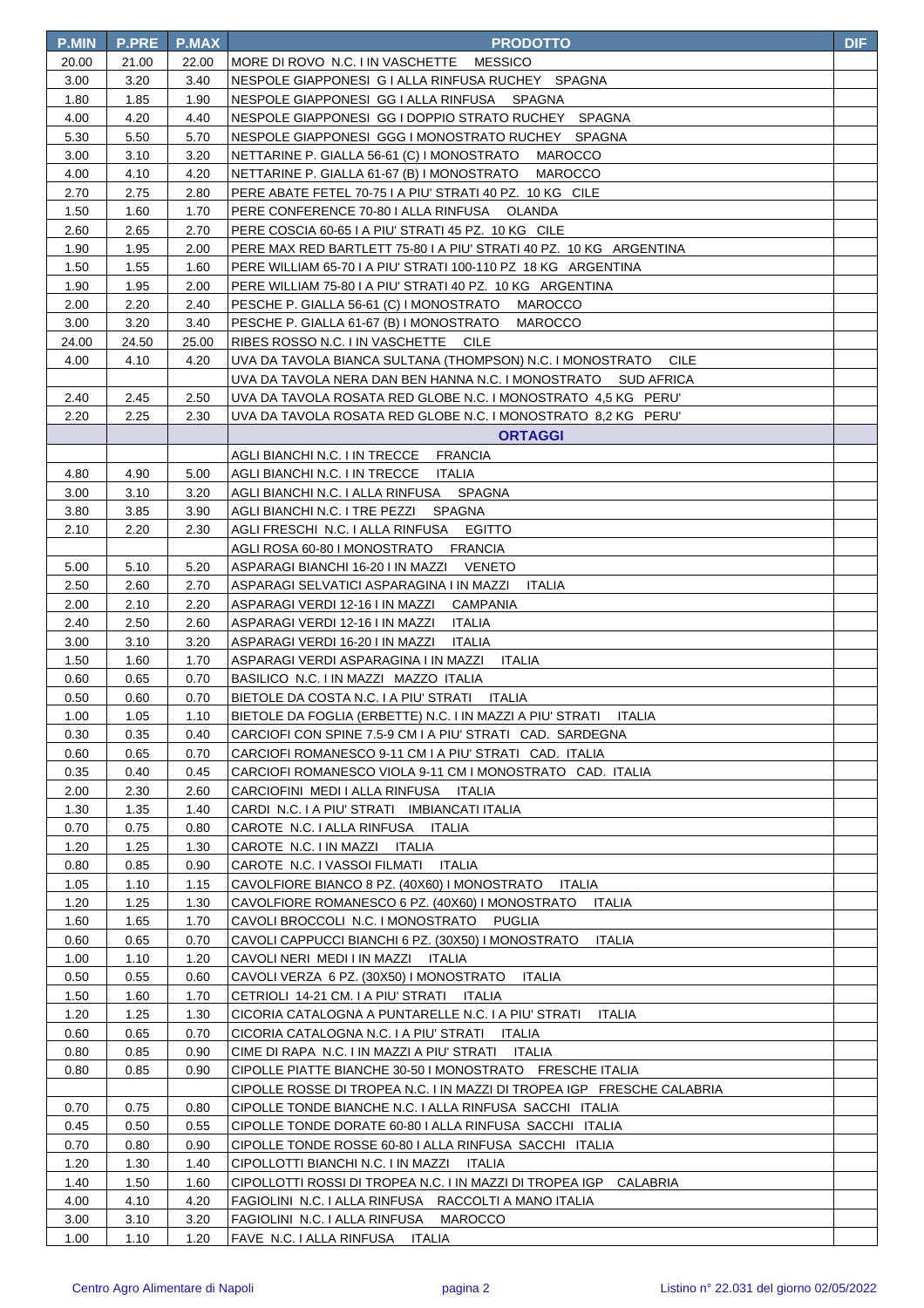| <b>P.MIN</b> | <b>P.PRE</b> | <b>P.MAX</b> | <b>PRODOTTO</b>                                                                                                   | <b>DIF</b> |
|--------------|--------------|--------------|-------------------------------------------------------------------------------------------------------------------|------------|
| 1.00         | 1.05         | 1.10         | FINOCCHI 10 PZ. (30X50) EXTRA MONOSTRATO ITALIA                                                                   |            |
| 0.80         | 0.85         | 0.90         | FINOCCHI 10 PZ. (30X50) I MONOSTRATO ITALIA                                                                       |            |
| 0.50         | 0.55         | 0.60         | FINOCCHI N.C. II DOPPIO STRATO ITALIA                                                                             |            |
| 0.80         | 0.85         | 0.90         | FIORI DI ZUCCA N.C. I CAD. ITALIA                                                                                 |            |
| 2.70         | 2.80         | 2.90         | FUNGHI PLEUROTUS OSTREATUS N.C. I DOPPIO STRATO<br><b>ITALIA</b>                                                  |            |
| 2.10         | 2.15         | 2.20         | FUNGHI PRATAIOLI BIANCHI 40-50 I MONOSTRATO ITALIA                                                                |            |
| 2.80         | 2.90         | 3.00         | INDIVIE RICCIA 6 PZ. (30X50) I MONOSTRATO ITALIA                                                                  |            |
| 2.80         | 2.90         | 3.00         | INDIVIE SCAROLA 8 PZ. (30X50) I MONOSTRATO ITALIA                                                                 |            |
| 1.00         | 1.10         | 1.20         | LATTUGHE CAPPUCCIO 6 PZ. (30X50) I MONOSTRATO ITALIA                                                              |            |
| 0.80         | 0.90         | 1.00         | LATTUGHE GENTILE 8 PZ. (30X50) I MONOSTRATO ITALIA                                                                |            |
| 2.60         | 2.65         | 2.70         | LATTUGHE ICEBERG 10 PZ. (40X60) I MONOSTRATO FILMATO<br>SPAGNA                                                    |            |
| 0.90         | 1.00         | 1.10         | LATTUGHE ROMANA 8 PZ. (30X50) I DOPPIO STRATO<br>ITALIA                                                           |            |
| 1.20         | 1.25         | 1.30         | MELANZANE N.C. I MONOSTRATO ITALIA                                                                                |            |
| 1.00         | 1.10         | 1.20         | MELANZANE N.C. I A PIU' STRATI<br>SPAGNA                                                                          |            |
| 1.60         | 1.70         | 1.80         | MELANZANE CHIARE N.C. I MONOSTRATO ITALIA                                                                         |            |
| 1.70         | 1.75         | 1.80         | MELONI GIALLI INVERNALI 1250-1600 GR. I MONOSTRATO<br><b>COSTA RICA</b>                                           |            |
| 1.80         | 1.90         | 2.00         | MELONI RETATI 1000-1250 GR. I MONOSTRATO<br>MAROCCO                                                               |            |
| 2.10         | 2.20         | 2.30         | MELONI RETATI 1000-1250 GR. I MONOSTRATO<br><b>SICILIA</b>                                                        |            |
|              |              |              | MELONI RETATI 750-1000 GR. I MONOSTRATO<br><b>SICILIA</b>                                                         |            |
| 0.40         | 0.45         | 0.50         | PATATE P. BIANCA 40-80   ALLA RINFUSA SACCHI ITALIA                                                               |            |
|              |              |              | PATATE P. GIALLA 40-80 I ALLA RINFUSA SACCHI NOVELLE EGITTO                                                       |            |
| 0.40         | 0.42         | 0.44         | PATATE P. GIALLA 40-80   ALLA RINFUSA CASSE ITALIA                                                                |            |
| 0.40         | 0.42         | 0.44         | PATATE P. GIALLA 40-80 I ALLA RINFUSA SACCHI ITALIA                                                               |            |
| 0.45         | 0.48         | 0.51         | PATATE P. GIALLA 40-80 I ALLA RINFUSA SACCHI OLANDA                                                               |            |
| 0.90         | 0.95         | 1.00         | PATATE P. GIALLA 40-80 I ALLA RINFUSA CASSE NOVELLE SICILIA                                                       |            |
| 0.50         | 0.53         | 0.56         | PATATE ROSSE 40-80 I ALLA RINFUSA SACCHI FRANCIA                                                                  |            |
| 1.70         | 1.75         | 1.80         | PEPERONI LUNGHI GIALLI N.C. I MONOSTRATO<br><b>SICILIA</b>                                                        |            |
| 1.80         | 1.90         | 2.00         | PEPERONI LUNGHI ROSSI N.C. I MONOSTRATO<br><b>SICILIA</b>                                                         |            |
| 1.70         | 1.75         | 1.80         | PEPERONI QUADRATI GIALLI GG (90-110) I ALLA RINFUSA<br>OLANDA                                                     |            |
| 1.80         | 1.85         | 1.90         | PEPERONI QUADRATI ROSSI GG (90-110) I ALLA RINFUSA<br>OLANDA                                                      |            |
| 2.80<br>1.80 | 3.10<br>2.00 | 3.30<br>2.20 | PISELLI VERDI SCURI N.C. I ALLA RINFUSA ITALIA                                                                    |            |
| 2.00         | 2.20         | 2.40         | POMODORI CILIEGINI MEDI I A PIU' STRATI<br>ITALIA<br>POMODORI CILIEGINI PICCOLI I A PIU' STRATI<br><b>SICILIA</b> |            |
| 2.60         | 2.80         | 3.00         | POMODORI COSTOLUTI TIPO MARINDA 57-67 I DOPPIO STRATO<br><b>SICILIA</b>                                           |            |
| 2.40         | 2.45         | 2.50         | POMODORI CUORE DI BUE VERDI 82-102 I MONOSTRATO<br>ITALIA                                                         |            |
| 3.30         | 3.35         | 3.40         | POMODORI DATTERINI N.C. I DOPPIO STRATO ITALIA                                                                    |            |
| 2.40         | 2.50         | 2.60         | POMODORI TIPO PICCADILLY N.C. I A PIU' STRATI ITALIA                                                              |            |
| 0.90         | 0.95         | 1.00         | POMODORI TONDI LISCI ROSSI 67-82 I DOPPIO STRATO MAROCCO                                                          |            |
| 1.00         | 1.05         | 1.10         | POMODORI TONDI LISCI ROSSI A GRAPPOLO 67-82 I DOPPIO STRATO<br><b>ITALIA</b>                                      |            |
|              |              |              | POMODORI TONDI LISCI ROSSI A GRAPPOLO 67-82 I DOPPIO STRATO<br>OLANDA                                             |            |
| 1.60         | 1.65         | 1.70         | POMODORI TONDI LISCI ROSSI A GRAPPOLO 67-82 I DOPPIO STRATO<br><b>SPAGNA</b>                                      |            |
| 3.60         | 3.70         | 3.80         | POMODORI TONDO SARDO N.C. I ALLA RINFUSA ITALIA                                                                   |            |
| 0.80         | 0.90         | 1.00         | PORRI 40-60   ALLA RINFUSA<br>ITALIA                                                                              |            |
| 0.80         | 0.90         | 1.00         | PORRI 40-60   ALLA RINFUSA<br>OLANDA                                                                              |            |
| 1.79         | 1.80         | 1.90         | PREZZEMOLI N.C. I IN MAZZI<br><b>ITALIA</b>                                                                       |            |
| 2.50         | 2.60         | 2.70         | RADICCHIO CICORINO MISTO N.C. I ALLA RINFUSA ITALIA                                                               |            |
| 2.60         | 2.70         | 2.80         | RADICCHIO ROSSO LUNGO PRECOCE 12 PZ. (30X50) I MONOSTRATO<br>ITALIA                                               |            |
|              |              |              | RADICCHIO ROSSO SEMILUNGO 18 PZ. (30X50) I MONOSTRATO<br>VENETO                                                   |            |
| 4.50         | 4.60         | 4.70         | RADICCHIO ROSSO TARDIVO N.C. I MONOSTRATO VENETO                                                                  |            |
| 1.40         | 1.45         | 1.50         | RADICCHIO ROSSO TONDO 12 PZ. (30X50) I MONOSTRATO<br>ITALIA                                                       |            |
| 2.80         | 2.90         | 3.00         | RADICCHIO VARIEGATO N.C. I MONOSTRATO<br>ITALIA                                                                   |            |
| 0.35         | 0.37         | 0.39         | RAVANELLI TONDI ROSSI N.C. I 10 MAZZI MAZZO ITALIA                                                                |            |
| 2.70         | 2.75         | 2.80         | ROSMARINO N.C. I ALLA RINFUSA<br>ITALIA                                                                           |            |
| 0.15         | 0.17         | 0.19         | RUCOLA SELVATICA N.C. I 20 MAZZI MAZZO ITALIA                                                                     |            |
| 2.80         | 2.90         | 3.00         | RUCOLA SELVATICA N.C. I ALLA RINFUSA ITALIA                                                                       |            |
| 1.30         | 1.40         | 1.50         | SALSOLA AGRETTO N.C. I IN MAZZI<br>ITALIA                                                                         |            |
| 4.00         | 4.20         | 4.40         | SALVIA N.C. I ALLA RINFUSA ITALIA                                                                                 |            |
| 4.00         | 4.10         | 4.20         | SCALOGNO COMUNE N.C. I ALLA RINFUSA RETE FRANCIA                                                                  |            |
| 0.60         | 0.65         | 0.70         | SEDANI DA COSTA VERDI MEDI I DOPPIO STRATO ITALIA                                                                 |            |
| 0.70         | 0.75         | 0.80         | SEDANI DA COSTA VERDI MEDI I MONOSTRATO<br>ITALIA                                                                 |            |
| 0.80         | 0.90         | 1.00         | SPINACI RICCI N.C. I ALLA RINFUSA<br>ITALIA                                                                       |            |
| 1.30         | 1.40         | 1.90         | TOPINAMBUR N.C. I ALLA RINFUSA<br><b>ITALIA</b>                                                                   |            |
|              |              |              | ZUCCHE BUTTERNUT MEDIE I MONOSTRATO<br><b>ITALIA</b>                                                              |            |
| 1.80         | 1.85         | 1.90         | ZUCCHE TONDE DELICA MEDIE I MONOSTRATO<br><b>MESSICO</b>                                                          |            |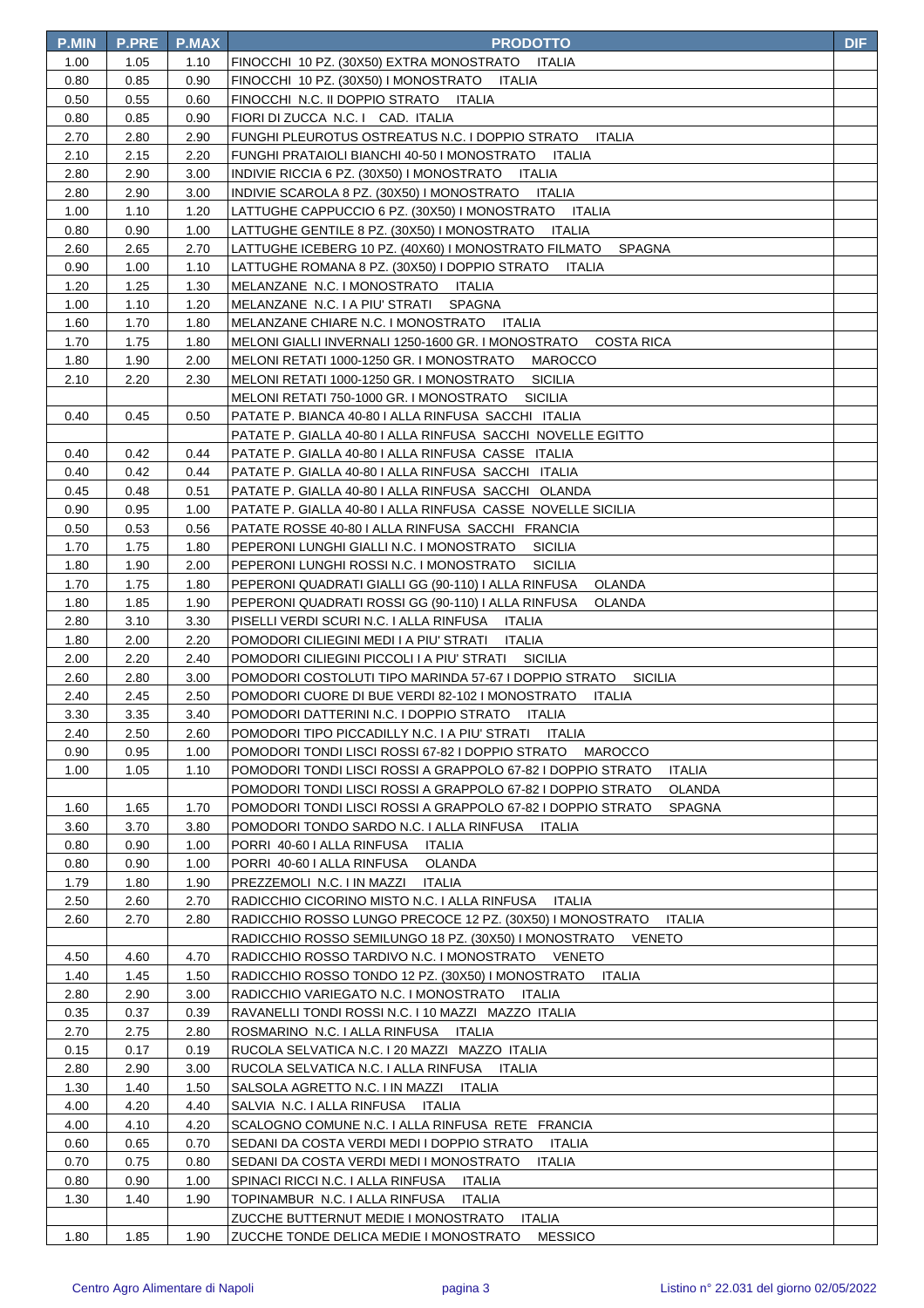| <b>P.MIN</b> | <b>P.PRE</b> | <b>P.MAX</b> | <b>PRODOTTO</b>                                                         | <b>DIF</b> |
|--------------|--------------|--------------|-------------------------------------------------------------------------|------------|
| 0.80         | 0.90         | 1.00         | ZUCCHINE CHIARE LUNGHE 14-21 CM. I A PIU' STRATI ITALIA                 |            |
| 0.70         | 0.75         | 0.80         | ZUCCHINE SCURE LUNGHE 14-21 CM. I A PIU' STRATI<br>ITALIA               |            |
| 0.60         | 0.70         | 0.80         | ZUCCHINE SCURE LUNGHE 21-28 CM. I A PIU' STRATI<br>ITALIA               |            |
| 1.00         | 1.10         | 1.20         | ZUCCHINE SCURE LUNGHE 7-14 CM. I MONOSTRATO<br>LAZIO                    |            |
|              |              |              | <b>PRODOTTI ESOTICI</b>                                                 |            |
| 1.50         | 1.55         | 1.60         | ANANAS GOLD 6 PZ. (40X60) I MONOSTRATO MATURAZIONE IN PIANTA COSTA RICA |            |
| 1.20         | 1.25         | 1.30         | ANANAS GOLD 7 PZ. (40X60) I MONOSTRATO COSTA RICA                       |            |
| 3.60         | 3.65         | 3.70         | ANANAS GOLD 7 PZ. (40X60) I MONOSTRATO VIA AEREA REPUBBLICA DOMINICANA  |            |
| 4.00         | 4.10         | 4.20         | AVOCADO 306-365 (12) I MONOSTRATO ISRAELE                               |            |
|              |              |              | AVOCADO HASS 306-365 (12) I MONOSTRATO<br><b>ISRAELE</b>                |            |
|              |              |              | AVOCADO HASS 306-365 (12) I MONOSTRATO<br>SPAGNA                        |            |
|              |              |              | AVOCADO PINKERTON 306-365 (12) I MONOSTRATO SUD AFRICA                  |            |
| 1.00         | 1.05         | 1.10         | BANANE CAVENDISH N.C. I A PIU' STRATI AMERICA CENTRALE                  |            |
| 1.30         | 1.35         | 1.40         | BANANE CAVENDISH N.C. I A PIU' STRATI CHIQUITA AMERICA CENTRALE         |            |
| 5.00         | 5.50         | 6.00         | FRUTTO DELLA PASSIONE N.C. I ALLA RINFUSA COLOMBIA                      |            |
| 1.80         | 2.00         | 2.20         | LIME 53-56 I A PIU' STRATI<br><b>BRASILE</b>                            |            |
| 1.80         | 1.90         | 2.00         | MANGHI 8 PZ. (30X40) I MONOSTRATO BRASILE                               |            |
| 6.00         | 6.30         | 6.60         | MANGHI 8 PZ. (30X40) I MONOSTRATO VIA AEREA PERU'                       |            |
| 3.60         | 3.80         | 4.00         | PAPAIA 6 PZ. I MONOSTRATO BRASILE                                       |            |
| 4.00         | 4.30         | 4.60         | PAPAIA FORMOSA 3 PZ. I MONOSTRATO BRASILE                               |            |
|              |              |              | ZENZERO N.C. I ALLA RINFUSA<br><b>BRASILE</b>                           |            |
| 2.30         | 2.40         | 2.50         | ZENZERO N.C. I ALLA RINFUSA<br><b>CINA</b>                              |            |
|              |              |              | <b>PRODOTTI SECCHI</b>                                                  |            |
| 5.90         | 6.00         | 6.10         | ALBICOCCHE SECCHE MEDIE I ALLA RINFUSA TURCHIA                          |            |
| 10.95        | 11.00        | 11.05        | ANACARDI 180-210 I ALLA RINFUSA BRASILE                                 |            |
|              |              |              | ANACARDI 180-210 I ALLA RINFUSA VIETNAM                                 |            |
|              |              |              | ARACHIDI 7-9 FANCY ALLA RINFUSA EGITTO                                  |            |
|              |              |              | ARACHIDI 7-9 EXTRA FANCY ALLA RINFUSA ISRAELE                           |            |
|              |              |              | ARACHIDI 9-11 FANCY ALLA RINFUSA EGITTO                                 |            |
|              |              |              | ARACHIDI 9-11 EXTRA FANCY ALLA RINFUSA ISRAELE                          |            |
|              |              |              | CECI SECCHI 8+ I ALLA RINFUSA MESSICO                                   |            |
|              |              |              | CECI SECCHI N.C. I ALLA RINFUSA ITALIA                                  |            |
|              |              |              | DATTERI DEGLET NOUR N.C. I IN VASCHETTE TUNISIA                         |            |
|              |              |              | DATTERI MEDJOUL GIANT (23+ GR.) I ALLA RINFUSA ISRAELE                  |            |
|              |              |              | DATTERI MEDJOUL LARGE (18-23 GR.) I ALLA RINFUSA ISRAELE                |            |
|              |              |              | DATTERI MEDJOUL SUPER GIANT (26+GR.) I ALLA RINFUSA ISRAELE             |            |
|              |              |              | FAGIOLI SECCHI BORLOTTI CRANBERRY N.C. I ALLA RINFUSA SACCHETTI CANADA  |            |
|              |              |              | FAGIOLI SECCHI BORLOTTI LAMON N.C. I ALLA RINFUSA SACCHETTI ITALIA      |            |
|              |              |              | FAGIOLI SECCHI CANNELLINI N.C. I ALLA RINFUSA SACCHETTI ARGENTINA       |            |
|              |              |              | FAGIOLI SECCHI CANNELLINI N.C. I ALLA RINFUSA SACCHETTI MESSICO         |            |
|              |              |              | FAVE SECCHE N.C. I ALLA RINFUSA SACCHETTI SGUSCIATE EGITTO              |            |
|              |              |              | FICHI SECCHI N.C. I ALLA RINFUSA GRECIA                                 |            |
|              |              |              | FICHI SECCHI DOTTATO N.C. I ALLA RINFUSA ITALIA                         |            |
|              |              |              | LENTICCHIE SECCHE COMUNI MEDIE I ALLA RINFUSA CANADA                    |            |
| 10.00        | 11.00        | 12.00        | MANDORLE 20-22 U.S. I ALLA RINFUSA SGUSCIATE CALIFORNIA                 |            |
| 14.00        | 14.50        | 15.00        | MANDORLE 22-24 EXTRA I ALLA RINFUSA SGUSCIATE CALIFORNIA                |            |
| 13.50        | 14.00        | 14.50        | MANDORLE N.C. I ALLA RINFUSA PELATE CALIFORNIA                          |            |
| 13.00        | 13.50        | 14.00        | MANDORLE N.C. I ALLA RINFUSA ITALIA                                     |            |
|              |              |              | NOCCIOLE N.C. I ALLA RINFUSA<br><b>FRANCIA</b>                          |            |
|              |              |              | NOCCIOLE N.C. I ALLA RINFUSA<br>ITALIA                                  |            |
| 1.20         | 1.25         | 1.30         | NOCI DI COCCO 12 PZ. (40X60) I ALLA RINFUSA COSTA D'AVORIO              |            |
|              |              |              | NOCI FRANQUETTE 28-30 I ALLA RINFUSA<br><b>FRANCIA</b>                  |            |
|              |              |              | NOCI FRANQUETTE 30-32 I ALLA RINFUSA<br><b>FRANCIA</b>                  |            |
|              |              |              | NOCI FRANQUETTE 32-34 I ALLA RINFUSA<br><b>FRANCIA</b>                  |            |
|              |              |              | NOCI FRANQUETTE 34-36   ALLA RINFUSA<br><b>FRANCIA</b>                  |            |
| 3.00         | 3.50         | 4.00         | NOCI LARA 32-34 I ALLA RINFUSA ITALIA                                   |            |
|              |              |              | NOCI LARA 34-36 I ALLA RINFUSA<br>ITALIA                                |            |
|              |              |              | PINOLI CINESI N.C. I ALLA RINFUSA<br>CINA                               |            |
| 47.50        | 48.00        | 48.50        | ITALIA<br>PINOLI COMUNI N.C. I ALLA RINFUSA                             |            |
|              |              |              | PINOLI COMUNI N.C. I ALLA RINFUSA<br><b>MEDITERRANEO</b>                |            |
| 32.00        | 33.00        | 34.00        | PINOLI COMUNI N.C. I ALLA RINFUSA<br>PAKISTAN                           |            |
|              |              |              | PISTACCHI 18-20 I ALLA RINFUSA<br>CALIFORNIA                            |            |
| 13.80        | 14.00        | 14.20        | PISTACCHI 20-22 I ALLA RINFUSA<br><b>CALIFORNIA</b>                     |            |
|              |              |              | PISTACCHI N.C. I ALLA RINFUSA SGUSCIATI CALIFORNIA                      |            |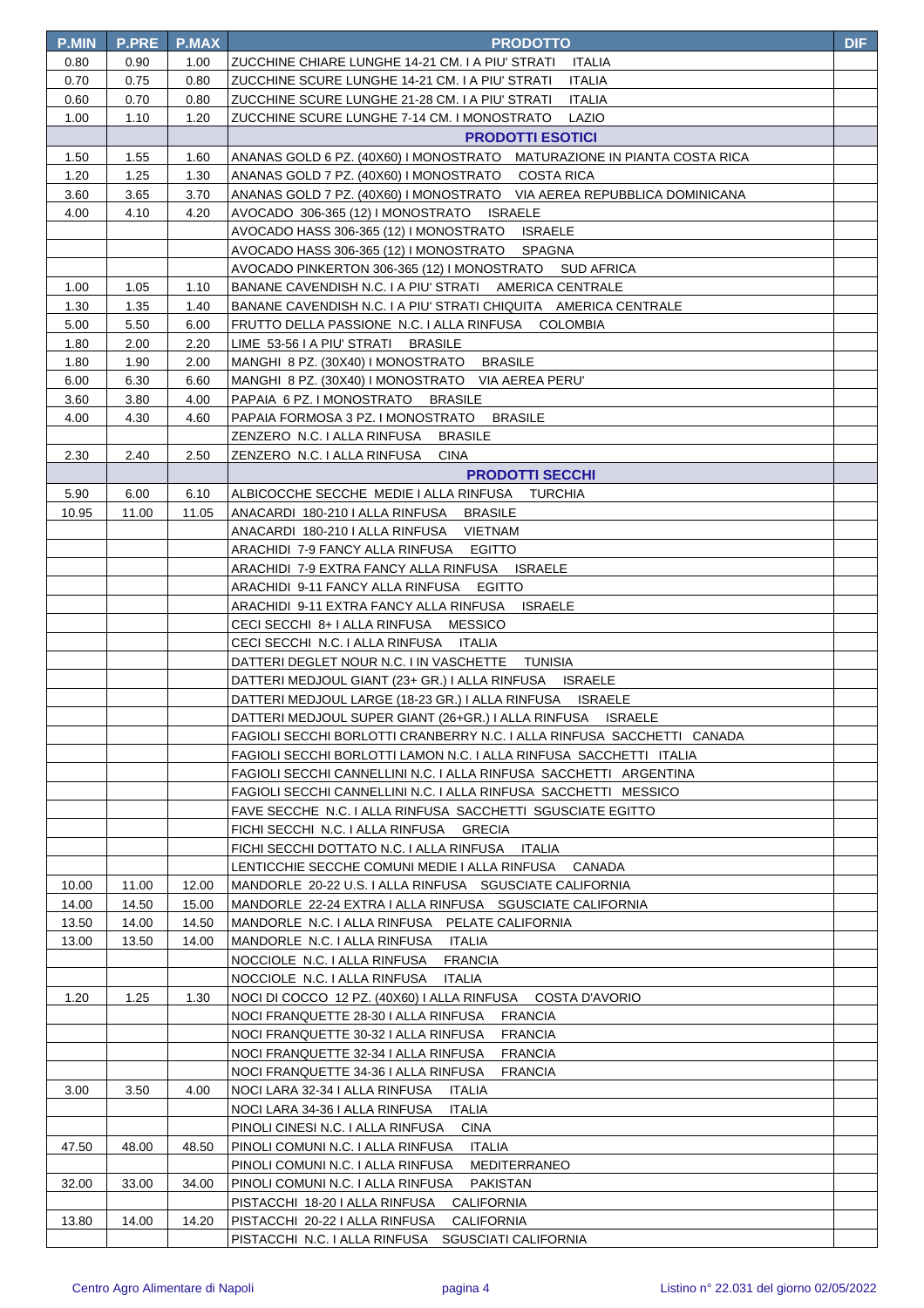| <b>P.MIN</b> | <b>P.PRE P.MAX</b> |       | <b>PRODOTTO</b>                                               | <b>DIF</b> |
|--------------|--------------------|-------|---------------------------------------------------------------|------------|
| 16.80        | 17.00              | 17.20 | IPISTACCHI N.C. I ALLA RINFUSA SGUSCIATI IRAN                 |            |
|              |                    |       | IPRUGNE SECCHE_20-30/LB I ALLA RINFUSA __ FRANCIA             |            |
|              |                    |       | IPRUGNE SECCHE_30-40/LB I ALLA RINFUSA _ DENOCCIOLATE FRANCIA |            |
| 3.50         | 4.00               | 4.00  | TUVA SECCA SULTANINA MEDIA TALLA RINFUSA<br><b>TURCHIA</b>    |            |